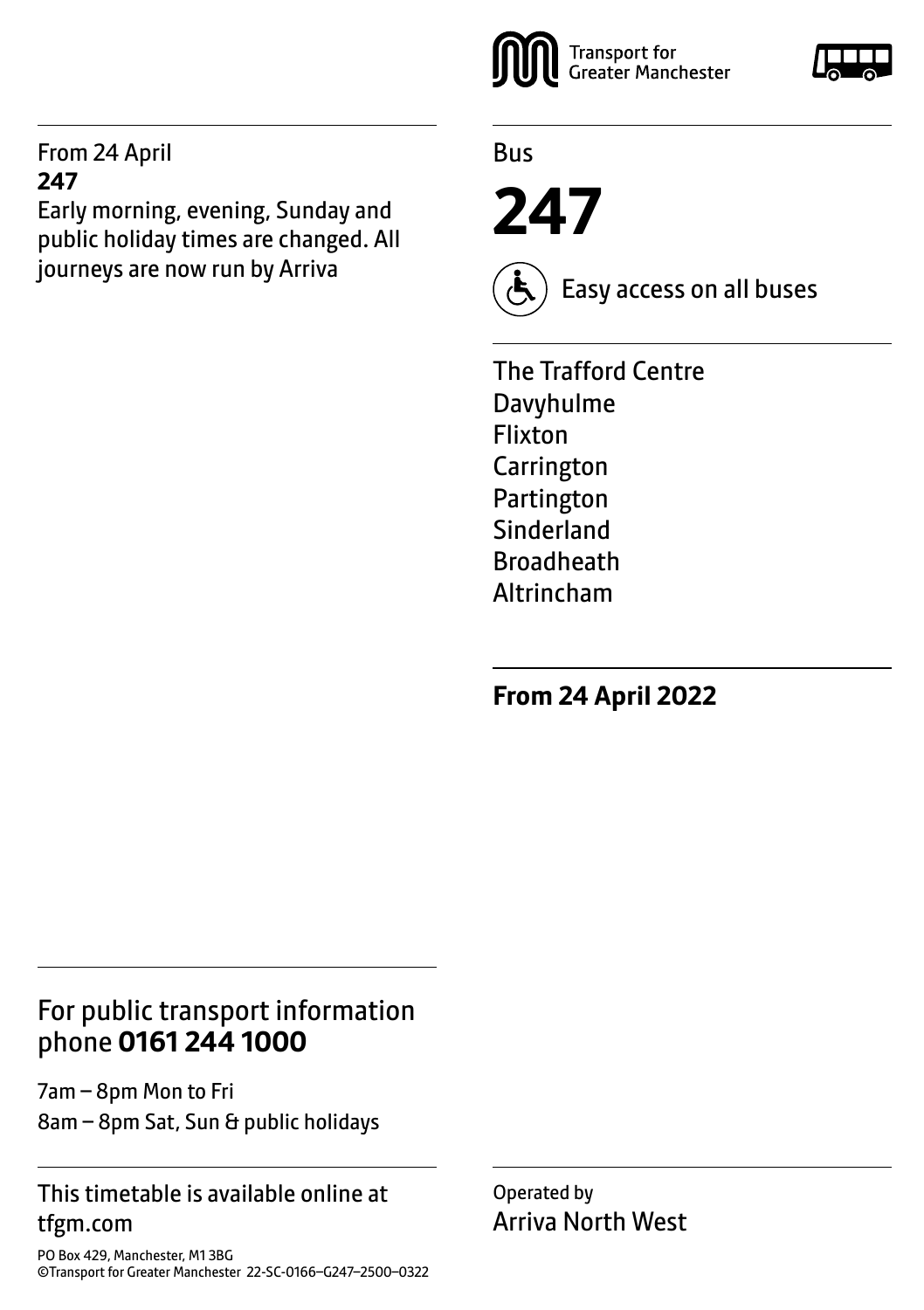# Additional information

# Alternative format

To ask for leaflets to be sent to you, or to request large print, Braille or recorded information phone 0161 244 1000 or visit tfgm.com

# Easy access on buses



 Journeys run with low floor buses have no steps at the entrance, making getting on and off easier. Where shown, low floor buses have a ramp for access and a dedicated space for wheelchairs and pushchairs inside the bus. The bus operator will always try to provide easy access services where these services are scheduled to run.

# Using this timetable

Timetables show the direction of travel, bus numbers and the days of the week. Main stops on the route are listed on the left. Where no time is shown against a particular stop, the bus does not stop there on that journey. Check any letters which are shown in the timetable against the key at the bottom of the page.

# Where to find information about service changes

tfgm.com Bus station posters Leaflets from outlets.

# Tickets and information

Bus companies offer a range of tickets for use on their own buses. For travel on any service in the County, use System One tickets, including DaySaver. Travelshops provide tickets, information and journey planning advice on buses, trains and trams for work and pleasure.

# Using the 24 hour clock

Times are shown in four figures. The first two are the hour and the last two are the minutes.

0753 is 53 minutes past 7am 1953 is 53 minutes past 7pm



# Operator details

#### **Arriva North West**

73 Ormskirk Road Aintree Liverpool L9 5AE Telephone 0344 800 4411

# **Travelshops**

#### **Altrincham Interchange**

Mon to Fri 6.40am to 8.20pm Saturday 7.10am to 8.20pm Sunday\* 9.20am to 4.50pm

#### **Eccles Church Street**

Mon to Fri 7.30am to 4pm Saturday 8am to 11.45am and 12.30pm to 3.30pm Sunday\* Closed

\* Including public holidays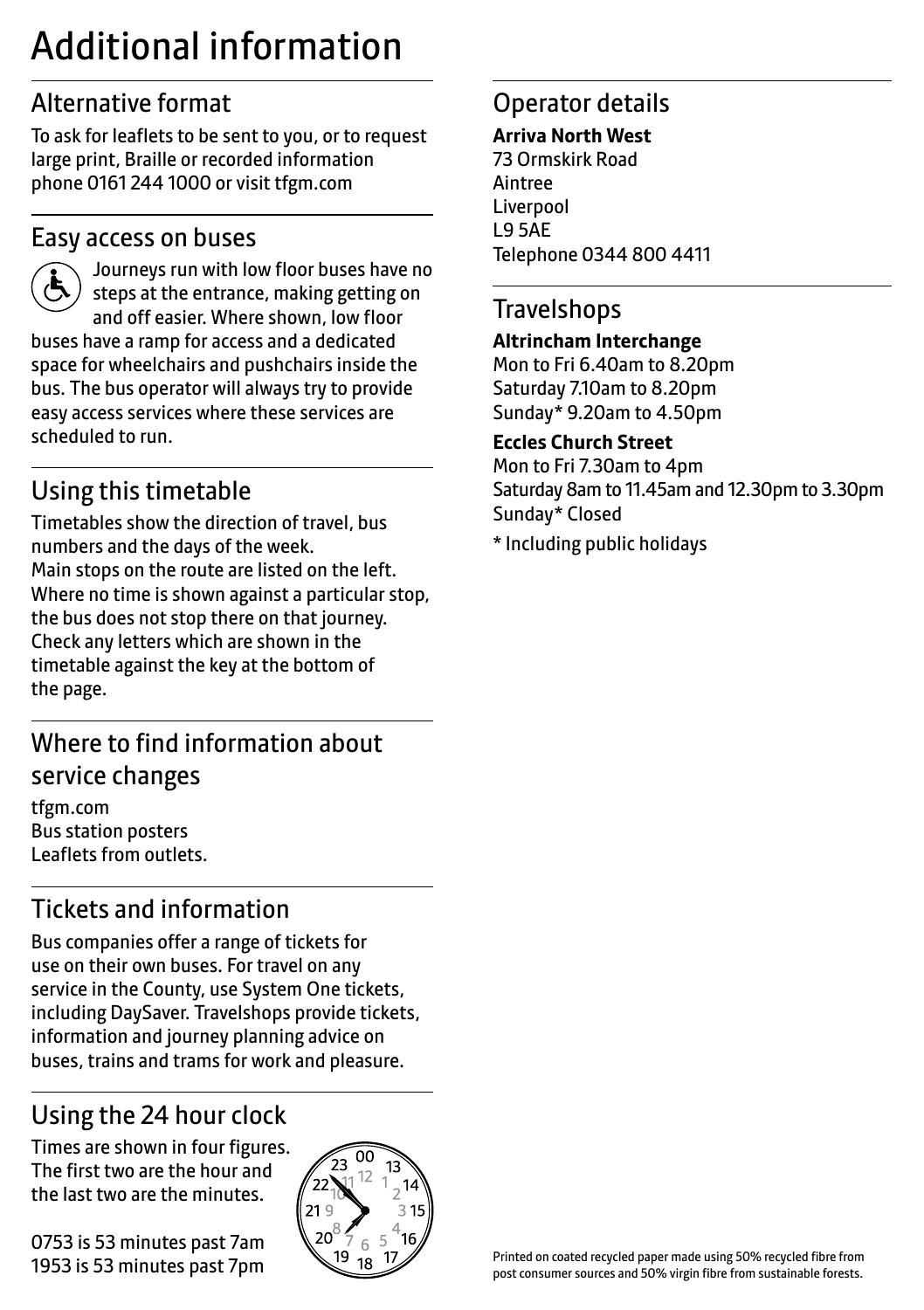

**247**

Contains Ordnance Survey data ©Crown copyright and database right 2010<br>©0100022610 Transport for Greater Manchester 2022<br>Transport for Greater Manchester uses reasonable endeavours to check the accuracy of<br>enternwill Trans event will Transport for Greater Manchester be liable for any loss that may arise from this Transport for Greater Manchester uses reasonable endeavours to check the accuracy of information published and to publish changes to information in a timely manner. In no Contains Ordnance Survey data ©Crown copyright and database right 2010 ©0100022610 Transport for Greater Manchester 2022 information being inaccurate.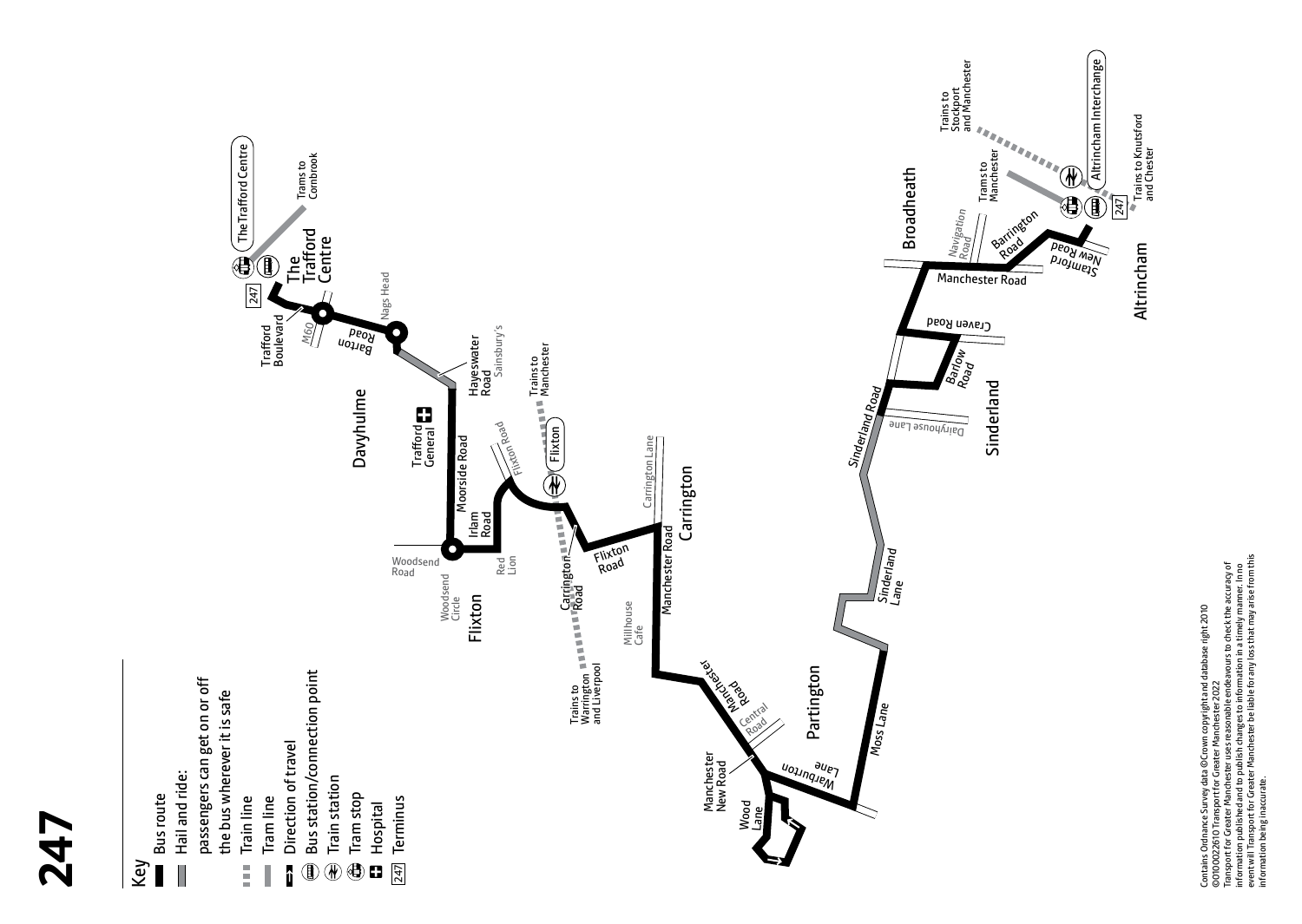### Mondays to Fridays

|                                  | M    |                                              |      |  | SD                                       |                |                |           |           |       |           |           |      |      |      |           |      |
|----------------------------------|------|----------------------------------------------|------|--|------------------------------------------|----------------|----------------|-----------|-----------|-------|-----------|-----------|------|------|------|-----------|------|
| The Trafford Centre, Bus Station | 0537 |                                              | 0637 |  | 0730 0735                                | 0800 0840 0915 |                | 0945 1015 |           | and   | 1415      | 1445 1520 |      | 1550 | 1620 | 1650 1725 |      |
| Flixton, Red Lion                | 0547 |                                              | 0647 |  | 0745 0750 0815 0855 0930 1000 1029 every |                |                |           |           |       | 1429      | 1459 1534 |      | 1604 | 1634 | 1704 1739 |      |
| Carrington, Millhouse Cafe       | 0553 |                                              | 0653 |  | 0752 0757                                | 0822 0902 0937 |                | 1007      | 1035 30   |       | 1435      | 1506 1541 |      | 1611 | 1641 | 1711      | 1746 |
| Partington, Manchester New Road  | 0557 | 0618 0657 0728 0757 0802 0827 0907 0942 1012 |      |  |                                          |                |                |           | 1040 mins |       | 1440 1511 |           | 1546 | 1616 | 1646 | 1716      | 1751 |
| <b>Sinderland Estate</b>         |      | 0609 0634 0709 0744 0815 0820 0845 0925      |      |  |                                          |                | 1000 1030 1056 |           |           | until | 1456 1529 |           | 1604 | 1634 | 1704 | 1734      | 1809 |
| Altrincham, Interchange          |      | 0619 0645 0719 0755 0829 0834 0859 0935      |      |  |                                          |                | 1010           | 1040 1106 |           |       | 1506      | 1540      | 1615 | 1645 | 1715 | 1745      | 1820 |

|                                                                |  | M                             | M | M | M |  |
|----------------------------------------------------------------|--|-------------------------------|---|---|---|--|
| The Trafford Centre, Bus Station 1755 1825 1937 2037 2137 2237 |  |                               |   |   |   |  |
| Flixton, Red Lion                                              |  | 1809 1839 1947 2047 2147 2247 |   |   |   |  |
| Carrington, Millhouse Cafe                                     |  | 1816 1846 1953 2053 2153 2253 |   |   |   |  |
| Partington, Manchester New Road 1821 1851 1957 2057 2157 2257  |  |                               |   |   |   |  |
| <b>Sinderland Estate</b>                                       |  | 1839 1909 2009 2109 2209 2309 |   |   |   |  |
| Altrincham, Interchange                                        |  | 1850 1920 2019 2119 2219 2319 |   |   |   |  |

# **Saturdays**

|                                                                                                                 | ⋒ | m | M |                          |  |                                                                                  |  |  | M | M | m | M |
|-----------------------------------------------------------------------------------------------------------------|---|---|---|--------------------------|--|----------------------------------------------------------------------------------|--|--|---|---|---|---|
| The Trafford Centre, Bus Station                                                                                |   |   |   |                          |  | 0637 0737 0824 0845 0915 and 1315 1415 1515 1615 1715 1825 1937 2037 2137 2237   |  |  |   |   |   |   |
| Flixton, Red Lion                                                                                               |   |   |   |                          |  | 0647 0747 0836 0859 0929 every 1329 1429 1529 1629 1729 1839 1947 2047 2147 2247 |  |  |   |   |   |   |
| Carrington, Millhouse Cafe                                                                                      |   |   |   |                          |  | 0653 0753 0842 0905 0935 30   1335 1435 1535 1635 1735 1845 1953 2053 2153 2253  |  |  |   |   |   |   |
| Partington, Manchester New Road 0657 0757 0846 0910 0940 mins 1340 1440 1540 1640 1740 1850 1957 2057 2157 2257 |   |   |   |                          |  |                                                                                  |  |  |   |   |   |   |
| <b>Sinderland Estate</b>                                                                                        |   |   |   |                          |  | 0709 0809 0900 0926 0956 until 1356 1456 1556 1656 1756 1906 2009 2109 2209 2309 |  |  |   |   |   |   |
| Altrincham, Interchange                                                                                         |   |   |   | 0719 0819 0910 0936 1006 |  | 1406 1506 1606 1706 1806 1916 2019 2119 2219 2319                                |  |  |   |   |   |   |

### Sundays and public holidays (except Christmas and New Year period)

|                                                          | ⋒                                    |  |           | M                         |       | M      |  |
|----------------------------------------------------------|--------------------------------------|--|-----------|---------------------------|-------|--------|--|
| The Trafford Centre, Bus Station                         | 0837 0924                            |  | 1624 1737 |                           |       | 2237   |  |
| Flixton, Red Lion                                        | 0847 0938 and                        |  | 1638 1747 |                           | and   | 2247   |  |
| Carrington, Millhouse Cafe                               | 0853 0944 every 1644 1753 every 2253 |  |           |                           |       |        |  |
| Partington, Manchester New Road 0857 0949 hour 1649 1757 |                                      |  |           |                           | hour  | - 2257 |  |
| <b>Sinderland Estate</b>                                 |                                      |  |           | 0909 1005 until 1705 1809 | until | 2309   |  |
| Altrincham, Interchange                                  | 0919 1015                            |  | 1715      | 1819                      |       | 2319   |  |

For details of buses during Christmas and New Year, please phone 0161 244 1000. M - Journey provided with the financial support of Transport for Greater Manchester SD – Schooldays only. & – All bus 247 journeys are run using easy access buses. See inside front cover of this leaflet for details